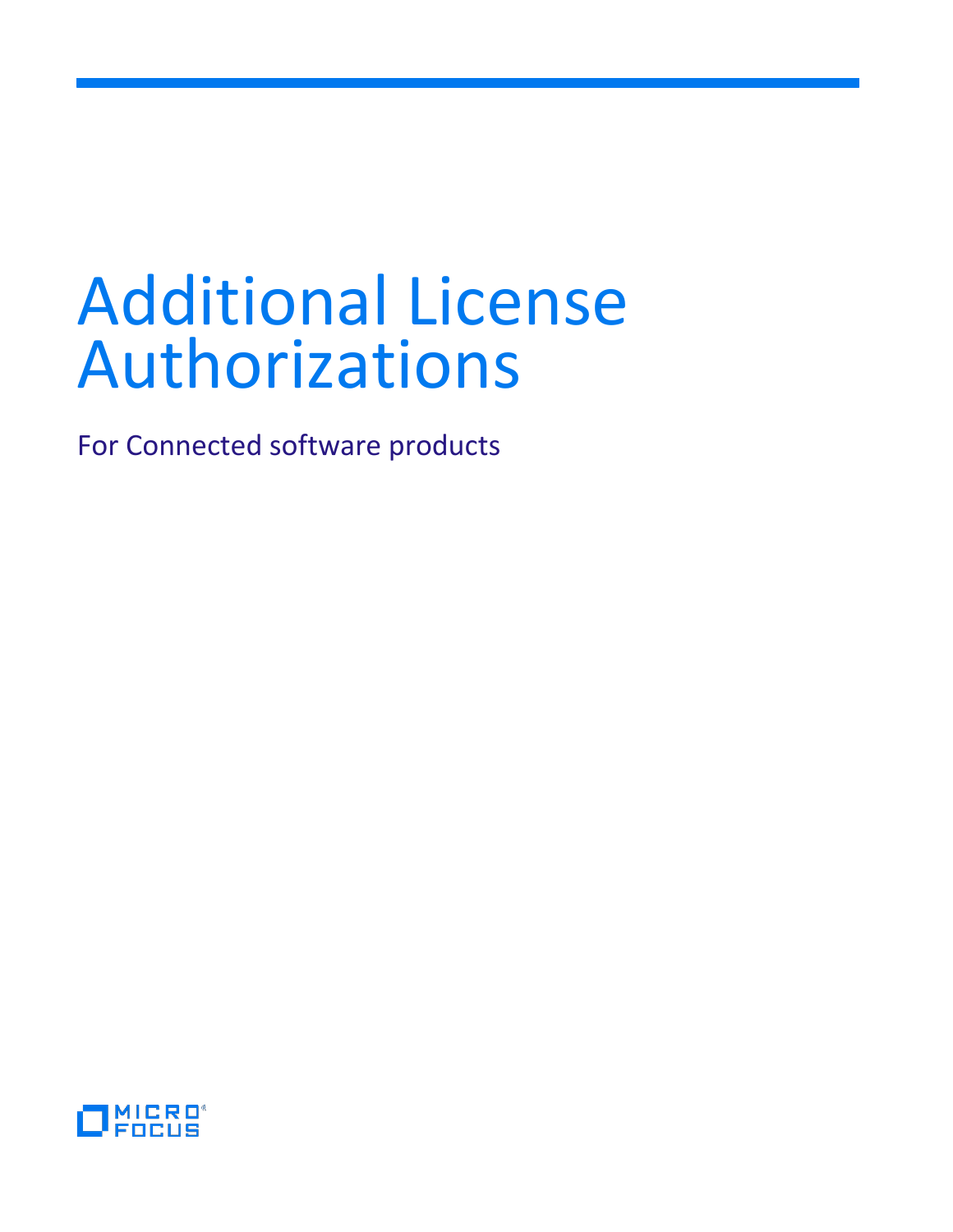## **Products and suites covered**

| <b>Products</b>                                           | E-LTU or<br>E-Media<br>available <sup>*</sup> | <b>Perpetual License</b><br><b>Non-production</b><br>use category ** | <b>Term License</b><br><b>Non-production</b><br>use category (if<br>available) |
|-----------------------------------------------------------|-----------------------------------------------|----------------------------------------------------------------------|--------------------------------------------------------------------------------|
| Connected Backup (previously called HPE Connected Backup) | Yes                                           | Class 3                                                              | Class 3                                                                        |

\* Any product sold as E-LTU or E-Media shall be delivered electronically regardless of any contrary designation in a purchase order. \*\* Non-production use rights, if any, can be found at **[software.microfocus.com/legal/software-licensing](https://software.microfocus.com/legal/software-licensing)**.

# **Definitions**

Capitalized terms not otherwise defined in this ALA document are defined in the governing agreement.

| <b>Term</b>                                                  | <b>Definition</b>                                                                                                                                                                                                                                                                                                                                                                                                                                                                                                                                                                                                                                                                                                                                            |
|--------------------------------------------------------------|--------------------------------------------------------------------------------------------------------------------------------------------------------------------------------------------------------------------------------------------------------------------------------------------------------------------------------------------------------------------------------------------------------------------------------------------------------------------------------------------------------------------------------------------------------------------------------------------------------------------------------------------------------------------------------------------------------------------------------------------------------------|
| Agent                                                        | Means that portion of the software that manages and is required for each physical or virtual PC, laptop, or<br>Mac device for which backup is required.                                                                                                                                                                                                                                                                                                                                                                                                                                                                                                                                                                                                      |
| Device or Dev                                                | Means an addressable entity, physical or virtual, including but not limited to router, switch, bridge, hub,<br>server, PC, laptops, handheld device or printer that resides within the range defined for interrogation and<br>asset tracking.                                                                                                                                                                                                                                                                                                                                                                                                                                                                                                                |
| E-LTU and E-Media                                            | Means products which are electronically delivered only, and as such any reference to FOB Destination or<br>delivery methods that are stated on your purchase order other than electronic shall be null and void with<br>respect to these E-LTU or E-Media products.                                                                                                                                                                                                                                                                                                                                                                                                                                                                                          |
| Implementation                                               | Means an installation of the software on a single Server or installed on a Cluster of Servers which work<br>together as a single installation of the software.                                                                                                                                                                                                                                                                                                                                                                                                                                                                                                                                                                                               |
| Instance                                                     | Means each Implementation of the application installed on a Server.                                                                                                                                                                                                                                                                                                                                                                                                                                                                                                                                                                                                                                                                                          |
| <b>Internal Use</b>                                          | Means access and Use of the software for purposes of supporting your internal operations or functions.                                                                                                                                                                                                                                                                                                                                                                                                                                                                                                                                                                                                                                                       |
| LTU                                                          | Means License To Use.                                                                                                                                                                                                                                                                                                                                                                                                                                                                                                                                                                                                                                                                                                                                        |
| Media or Medium                                              | Means typically a tape or a file on disk holding backup data.                                                                                                                                                                                                                                                                                                                                                                                                                                                                                                                                                                                                                                                                                                |
| <b>Mirrored Server</b>                                       | Means the configuration of two identical Servers (OS Instances). that provide redundant storage of data<br>and failover backup and retrieval service.                                                                                                                                                                                                                                                                                                                                                                                                                                                                                                                                                                                                        |
| <b>Operating System</b><br>Instance or OS Instance<br>or OSI | Means each implementation of the bootable program that can be installed onto a physical system or a<br>partition, such as system Virtual Machines, virtual environments, virtual private servers, containers, guests<br>and zones, within the physical system. A physical system can contain multiple Operating System Instances.<br>A container means a system partition based on software rather than hardware. Guests means a VM system<br>running on a host system where the host runs its own complete OS Instance (as opposed to a hypervisor),<br>like VMware Workstation. Zone means Oracle/Sun Solaris specific nomenclature for a software partition<br>which can run a virtual OS instance including but not limited to Sparse, native, and ipkg. |
| Single Server or Svr                                         | Means a designated computer system in which an Instance or Instances of the software is installed.                                                                                                                                                                                                                                                                                                                                                                                                                                                                                                                                                                                                                                                           |
| Suite                                                        | Means two or more software products combined into a single license offering. The specific software<br>products included in a Suite are specified in the Software Specific License Terms below. Software products<br>included in a Suite are governed by the individual authorizations and use restrictions associated with each<br>software product.                                                                                                                                                                                                                                                                                                                                                                                                         |
| Use                                                          | Means to install, store, load, execute and display one copy of the software.                                                                                                                                                                                                                                                                                                                                                                                                                                                                                                                                                                                                                                                                                 |
| Virtual Machine or VM                                        | Means a computer that does not physically exist but is simulated by another computer.                                                                                                                                                                                                                                                                                                                                                                                                                                                                                                                                                                                                                                                                        |
| Workstation                                                  | Means a desktop system (for Microsoft platforms this is typically running Windows XP or Windows Vista<br>operating system) in contrast to a server system, typically located in the data center (for Microsoft<br>platforms this is typically running Windows 2003/2008 Server operating system).                                                                                                                                                                                                                                                                                                                                                                                                                                                            |